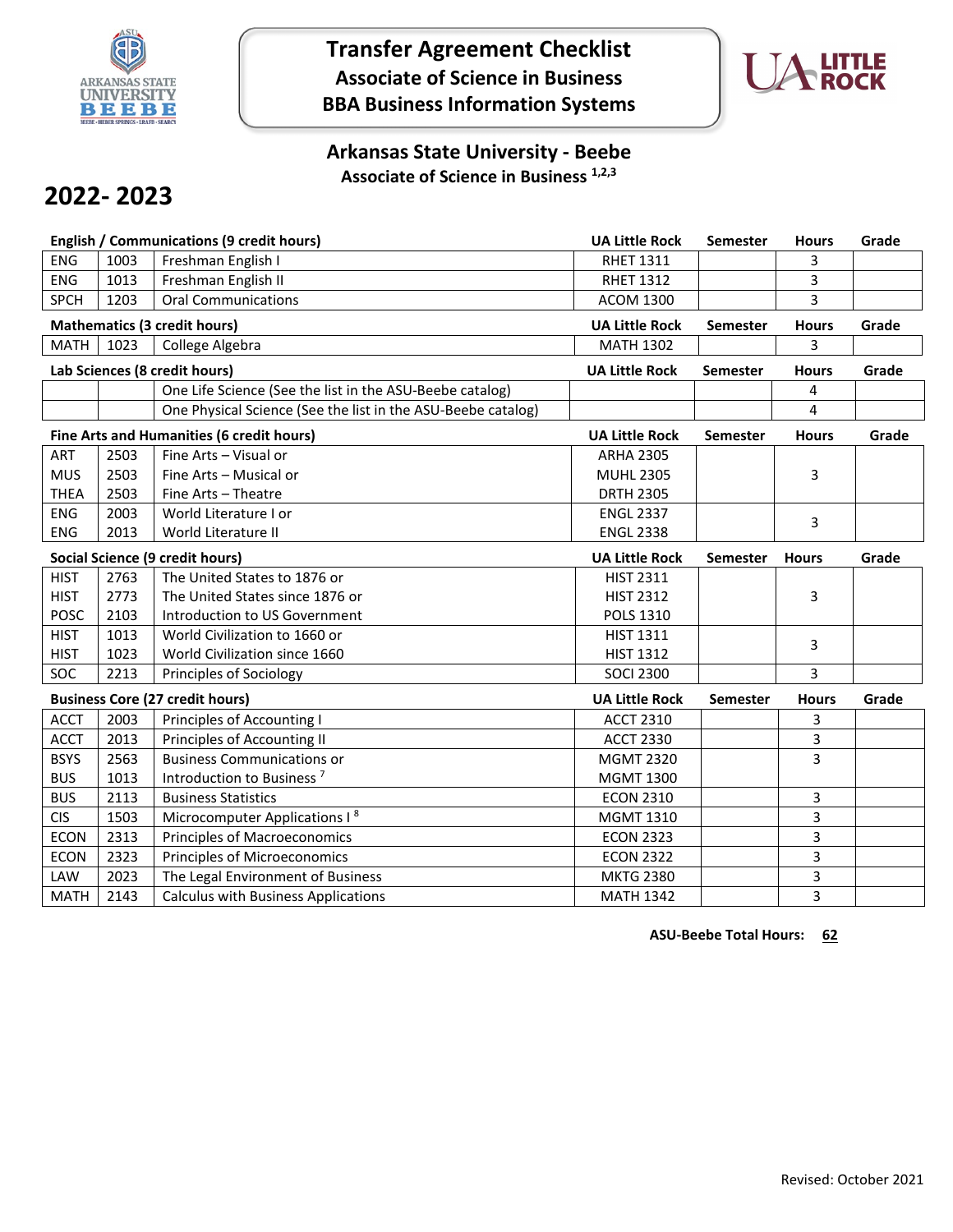



## **University of Arkansas at Little Rock**

#### **Bachelor of Business Administration – Business Information Systems4 2022- 2023**

| <b>Professional Business Courses (28 credit hours)</b> |           |                                            | <b>Semester</b> | <b>Hours</b> | Grade |
|--------------------------------------------------------|-----------|--------------------------------------------|-----------------|--------------|-------|
| <b>BSAD</b>                                            | 2010/4010 | Career Catalyst <sup>6</sup>               |                 | 0            |       |
| <b>BSAD</b>                                            | 3100      | <b>Business Professionalism</b>            |                 |              |       |
| <b>BINS</b>                                            | 3305      | Information Systems for Decision Making    |                 |              |       |
| <b>BINS</b>                                            | 3352      | Data Analysis and Visualization            |                 | 3            |       |
| <b>BINS</b>                                            | 3380      | <b>Business Communication</b>              |                 | 3            |       |
| <b>ECON</b>                                            | 3355      | <b>Quantitative Business Analysis</b>      |                 | 3            |       |
| <b>FINC</b>                                            | 3310      | <b>Business Finance</b>                    |                 | 3            |       |
| <b>MGMT</b>                                            | 3300      | Principles of Management                   |                 | 3            |       |
| <b>MGMT</b>                                            | 3304      | <b>Operations Management</b>               |                 | 3            |       |
| <b>MGMT</b>                                            | 4380      | <b>Business Strategy (Capstone Course)</b> |                 | ς            |       |
| <b>MKTG</b>                                            | 3350      | Principles of Marketing                    |                 |              |       |

#### **Business Information Systems Major Requirements (24 credit hours) Semester Hours Grade**

| 3307 | Systems Development Methodologies           |  |  |
|------|---------------------------------------------|--|--|
| 4312 | <b>Object-Oriented Programming</b>          |  |  |
| 4314 | <b>Advanced Programming</b>                 |  |  |
| 4331 | Management of Information Resources         |  |  |
| 4350 | <b>Business Database Management Systems</b> |  |  |
| 4351 | Data Analysis and Reporting                 |  |  |
| 4352 | <b>Big Data Analytics Tools</b>             |  |  |
| 4355 | Info. Systems Development Project           |  |  |
|      |                                             |  |  |

### **Business Information Systems Electives (6 credit hours) Choose One Option**

| <b>Business Analytics Option***</b> |           | <b>Semester</b>                                 | <b>Hours</b>    | Grade        |       |
|-------------------------------------|-----------|-------------------------------------------------|-----------------|--------------|-------|
| <b>ECON</b>                         | 4350      | <b>Applied Econometrics</b>                     |                 |              |       |
| ERSC                                | 4421      | Introduction to GIS                             |                 |              |       |
| <b>FINC</b>                         | 4355      | Predictive Data Analysis                        |                 |              |       |
| <b>IFSC</b>                         | 4325      | Data Mining Concepts and Techniques             |                 | 6            |       |
| <b>IFSC</b>                         | 4345      | <b>Information Visualization</b>                |                 |              |       |
| <b>MGMT</b>                         | 4304      | Supply Chain Management                         |                 |              |       |
| <b>MKTG</b>                         | 3385      | <b>Consumer Analysis and Behavior</b>           |                 |              |       |
| <b>MKTG</b>                         | 4310      | Marketing Research                              |                 |              |       |
|                                     |           | <b>Management/Entrepreneurship Option</b>       | <b>Semester</b> | <b>Hours</b> | Grade |
| <b>MGMT</b>                         | 3320      | Human Resources Management                      |                 |              |       |
| <b>MGMT</b>                         | 3340      | Managing People in Organizations                |                 |              |       |
| <b>MGMT</b>                         | 3362      | Venture Management & Decision Making            |                 |              |       |
| <b>MGMT</b>                         | 4361      | Business Planning and Product Innovation**      |                 | 6            |       |
| <b>MGMT</b>                         | 4383      | <b>Entrepreneurial Perspectives</b>             |                 |              |       |
| <b>MGMT</b>                         | 4391      | <b>Employment Law</b>                           |                 |              |       |
| ACOM                                | 3320      | <b>Persuasive Presentations</b>                 |                 |              |       |
| <b>Technical Option</b>             |           |                                                 | <b>Semester</b> | <b>Hours</b> | Grade |
| <b>ARST</b>                         | 2318      | Computer Application in Art***                  |                 |              |       |
| <b>ARST</b>                         | 4348      | Web Design**                                    |                 |              |       |
| <b>BINS</b>                         | 4309      | Special Topics in Business Information Systems  |                 | 6            |       |
| <b>BINS</b>                         | 4311      | Security Issues & Adv. Topics in Network Tech.* |                 |              |       |
| <b>CPSC</b>                         | 1375/1175 | Programming I/Intro to Comp. Sci. Lab           |                 |              |       |
| CRJU                                | 3305      |                                                 |                 |              |       |